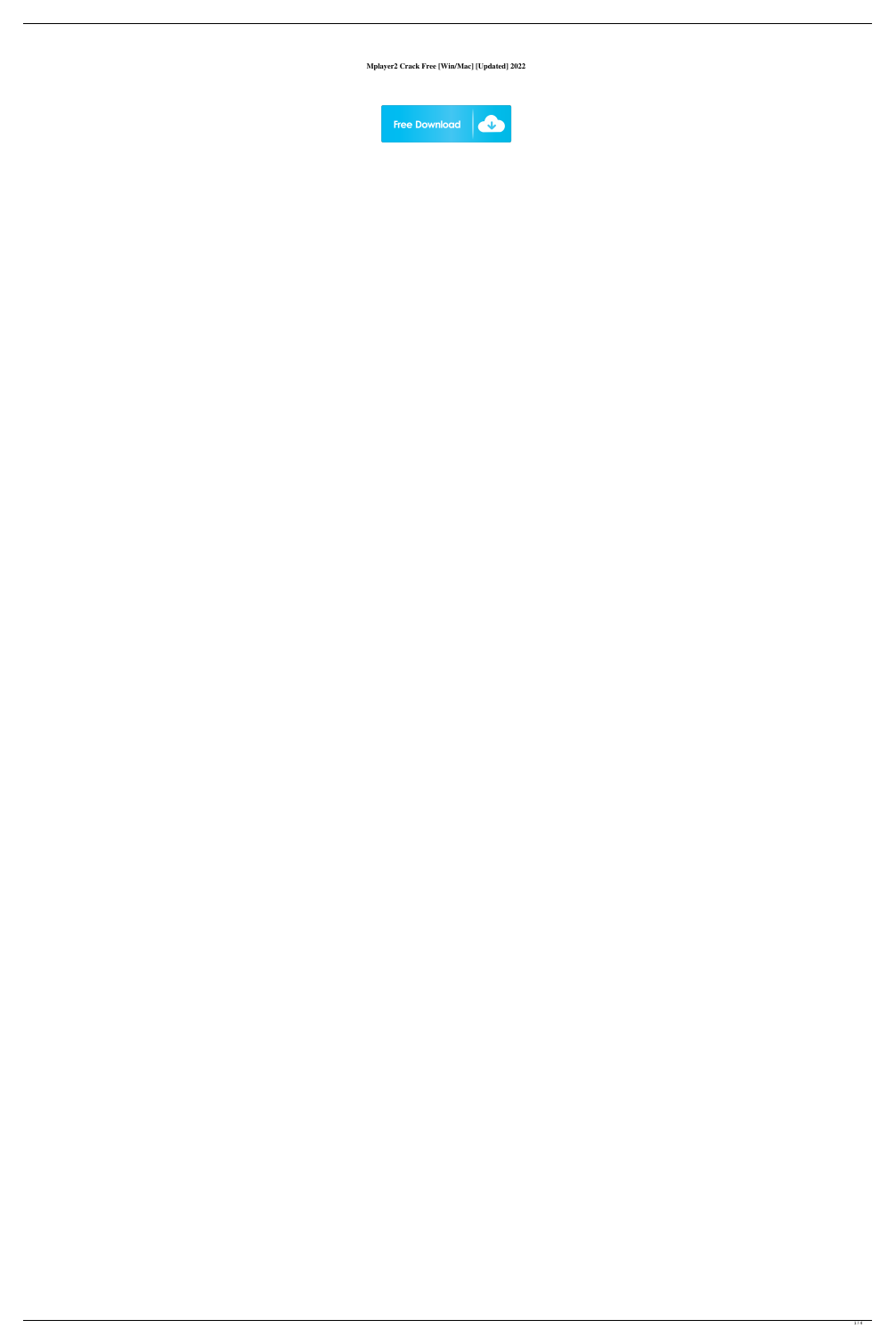## **Mplayer2 Crack+ Incl Product Key [Win/Mac]**

mplayer2 is a command-line video player that was developed from the initial MPlayer, providing you with the original functions and more, along with various improvements of the project, so you can fully enjoy watching your for MPlayer. The main purpose behind mplayer2 is to offer you the ability to watch a wide array of popular and less popular video formats on your computer, without it eating up too much system resources. Despite functionin move backward or forward (for 10 seconds: left and right; for 1 minute: up and down), while the 'Space' key allows you to pause and unpause the movie. Using the 9 and 0 keys, you can adjust the volume of the video accordin movie, you can use the 'v' key, with 'x' and 'z' helping you fix any subtitle delays with a millisecond. Moreover, the's' button lets you take a single screenshot, while the 'S' enables you to start and stop capturing snap Similarly, 5 and 6 will increase or decrease the hue levels, while 7 and 8 alter the saturation of the video. To conclude, mplayer2 is a useful and easy to handle application that allows you to watch all your favorite vide functions and more, along with various improvements of the project, so you can fully enjoy watching your favorite movies. The program runs only through Command Prompt, but if you want, you can use a Graphical User Interfac

-: Play/Pause/F/S/m/v/x/z/s/p/S/F9/F0 - 10s: 10 seconds left/right/up/down - 1m: 1 minute left/right/up/down - S: Toggle Subtitles on/off - M: Toggle Fullscreen + volume -1/-2/+1/+2 - M/v/x/z/f/s/p: Toggle main window + vo volume +/-/0/+0.01 - m : mute/unmute - f : Fullscreen on/off - s : S/F9/F0 : Toggle Single Snapshot - x : Zoom in/out - z : Zoom in/out - p : Snapshot or evious frame - c : Snapshot current frame - : Toggle/disable caption 4x4 - r : V-Reverse - x : VSync - m : Monoscopic - y : Side by side -n : Side by side in 2x2 - t : Side by side in 2x2 - t : Side by side in 4x4 - C : Crop - W : WinWrap - S : Stretch by Black + Black + Black + Black + Bla Black + Black + Black + Black + Black - B/16 : Stretch by Black + Black + Black + Black + Black + Black - B1/32 : Stretch by Black + Black + 77a5ca646e

#### **Mplayer2 Crack+ Free [Mac/Win]**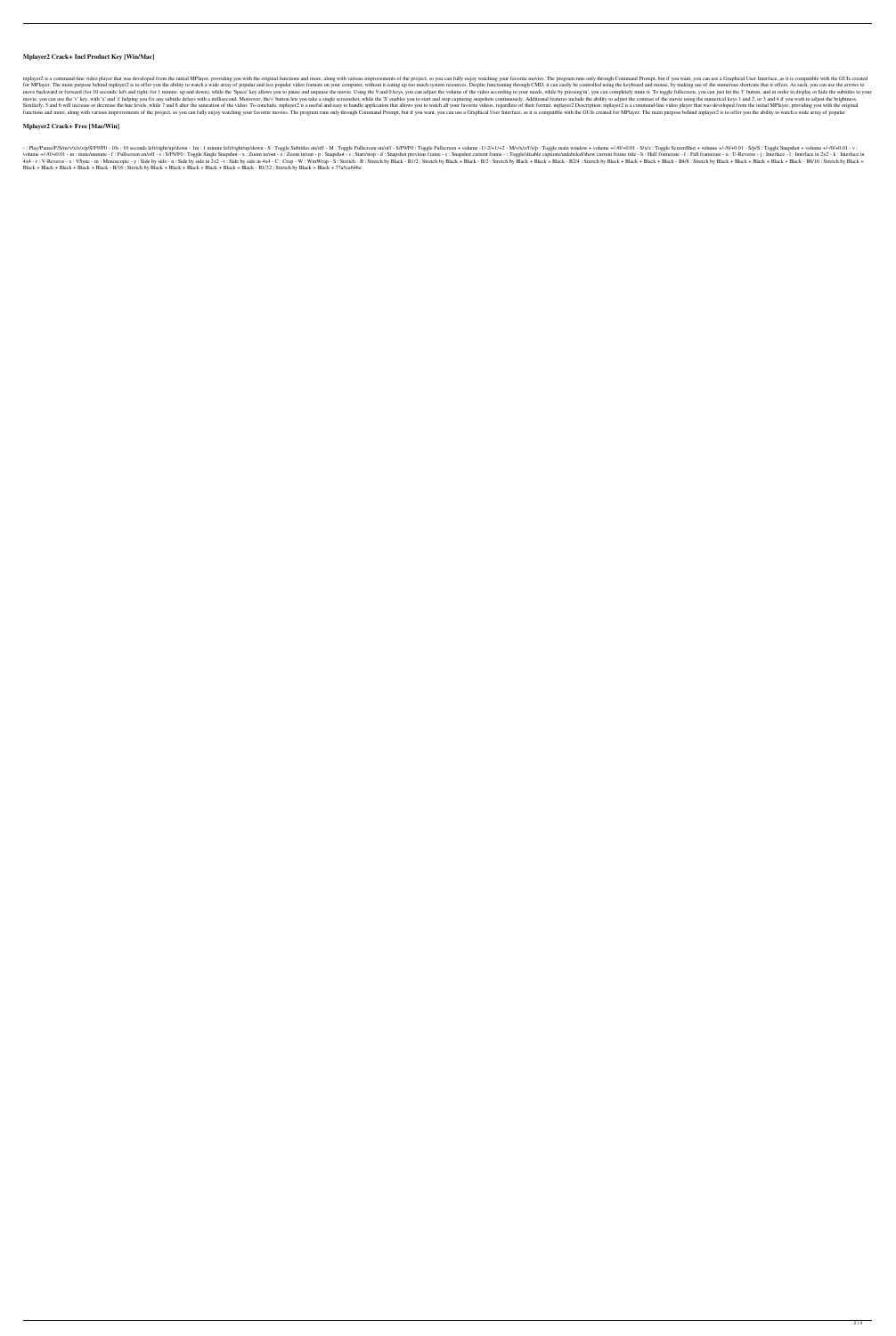# **Mplayer2 Crack+**

Download link: Help: FAQ: YouTube: mplayer2 is a command-line video player that was developed from the initial MPlayer, providing you with the original functions and more, along with various improvements of the project, so it is compatible with the GUIs created for MPlayer. The main purpose behind mplayer2 is to offer you the ability to watch a wide array of popular and less popular video formats on your computer, without it eating up too mu offers. As such, you can use the arrows to move backward or forward (for 10 seconds: left and right; for 1 minute: up and down), while the 'Space' key allows you to pause and unpause the movie. Using the 9 and 0 keys, you order to display or hide the subtitles to your movie, you can use the 'v' key, with 'x' and 'z' helping you fix any subtitle delays with a millisecond. Moreover, the's' button lets you take a single screenshot, while the ' 4 if you wish to adjust the brightness. Similarly, 5 and 6 will increase or decrease the hue levels, while 7 and 8 alter the saturation of the video. To conclude, mplayer2 is a useful and easy to handle application that al

## **What's New in the Mplayer2?**

Mplayer2 is a command-line video player that was developed from the initial MPlayer, providing you with the original functions and more, along with various improvements of the project, so you can fully enjoy watching your for MPlayer. The main purpose behind mplayer2 is to offer you the ability to watch a wide array of popular and less popular video formats on your computer, without it eating up too much system resources. Despite functionin move backward or forward (for 10 seconds: left and right; for 1 minute: up and down), while the 'Space' key allows you to pause and unpause the movie. Using the 9 and 0 keys, you can adjust the volume of the video accordin your movie, you can use the 'v' key, with 'x' and 'z' helping you fix any subtitle delays with a millisecond. Moreover, the 's' button lets you take a single screenshot, while the 'S' enables you to start and stop capturin Similarly, 5 and 6 will increase or decrease the hue levels, while 7 and 8 alter the saturation of the video. To conclude, mplayer2 is a useful and easy to handle application that allows you to watch all your favorite vide help you create, optimize and convert graphic files. It allows you to produce PDF files, JPG, PNG and GIF images, as well as a wide range of objects like basic shapes (rectangles, circles, ellipses, etc.), lines (rectangul define, sort, group and merge objects, as well as export and print documents. VersionGraphics requires